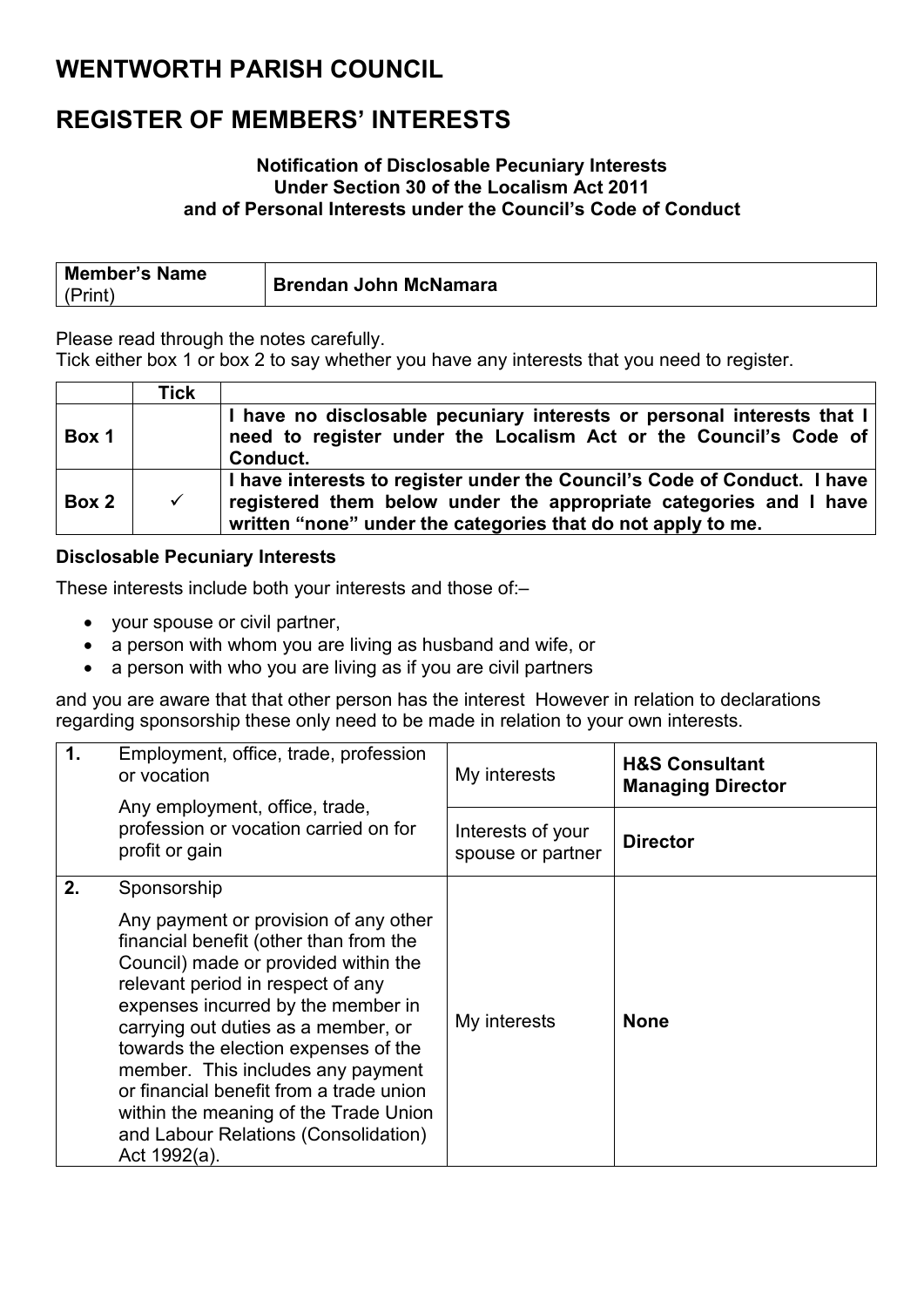## **WENTWORTH PARISH COUNCIL**

# **REGISTER OF MEMBERS' INTERESTS**

| 3. | Contracts                                                                                                                                                                                                                                                                                                                                                                        |                                        |                                                                      |
|----|----------------------------------------------------------------------------------------------------------------------------------------------------------------------------------------------------------------------------------------------------------------------------------------------------------------------------------------------------------------------------------|----------------------------------------|----------------------------------------------------------------------|
|    | Any contract which is made between<br>the relevant person (or a body in<br>which the relevant person has a<br>beneficial interest) and the relevant                                                                                                                                                                                                                              | My interests                           | <b>None</b>                                                          |
|    | Council<br>(a) under which goods or services are                                                                                                                                                                                                                                                                                                                                 | Interests of your<br>spouse or partner | <b>None</b>                                                          |
|    | to be provided or works are to be<br>executed; and                                                                                                                                                                                                                                                                                                                               |                                        |                                                                      |
|    | (b) which has not been fully<br>discharged.                                                                                                                                                                                                                                                                                                                                      |                                        |                                                                      |
| 4. | Land<br>Any beneficial interest in land which is                                                                                                                                                                                                                                                                                                                                 | My interests                           | <b>Hawthorn Bank Cottage,</b><br>6 Coaley Lane,<br>Wentworth S62 7SQ |
|    | within the area of the relevant Council.                                                                                                                                                                                                                                                                                                                                         | Interests of your<br>spouse or partner | <b>As Above</b>                                                      |
| 5. | Licenses<br>Any licence (alone or jointly with<br>others) to occupy land in the area of<br>the Council for a month or longer                                                                                                                                                                                                                                                     | My interests                           | <b>No</b>                                                            |
|    |                                                                                                                                                                                                                                                                                                                                                                                  | Interests of your<br>spouse or partner | <b>No</b>                                                            |
| 6. | Corporate tenancies                                                                                                                                                                                                                                                                                                                                                              | My interests                           |                                                                      |
|    | Any tenancy where (to the member's<br>$k$ nowledge $)$ –                                                                                                                                                                                                                                                                                                                         |                                        | <b>No</b>                                                            |
|    | (a) the landlord is the Council; and                                                                                                                                                                                                                                                                                                                                             |                                        |                                                                      |
|    | (b) the tenant is a body in which the<br>relevant person has a beneficial<br>interest                                                                                                                                                                                                                                                                                            | Interests of your<br>spouse or partner | <b>No</b>                                                            |
| 7. | <b>Securities</b>                                                                                                                                                                                                                                                                                                                                                                |                                        |                                                                      |
|    | Any beneficial interest in securities of<br>a body where:<br>(a) that body (to the member's<br>knowledge) has a place of business or<br>land in the area of the Council; and<br>(b) either:<br>(i) the total nominal value of the                                                                                                                                                | My interests                           | <b>No</b>                                                            |
|    | securities exceeds £25,000 or one<br>hundredth of the total issued share<br>capital of that body; or<br>(ii) if the share capital of that body is<br>of more than one class,<br>the total nominal value of the shares<br>of any one class in which the relevant<br>person has a beneficial interest<br>exceeds one hundredth of the total<br>issued share capital of that class. | Interests of your<br>spouse or partner | <b>No</b>                                                            |